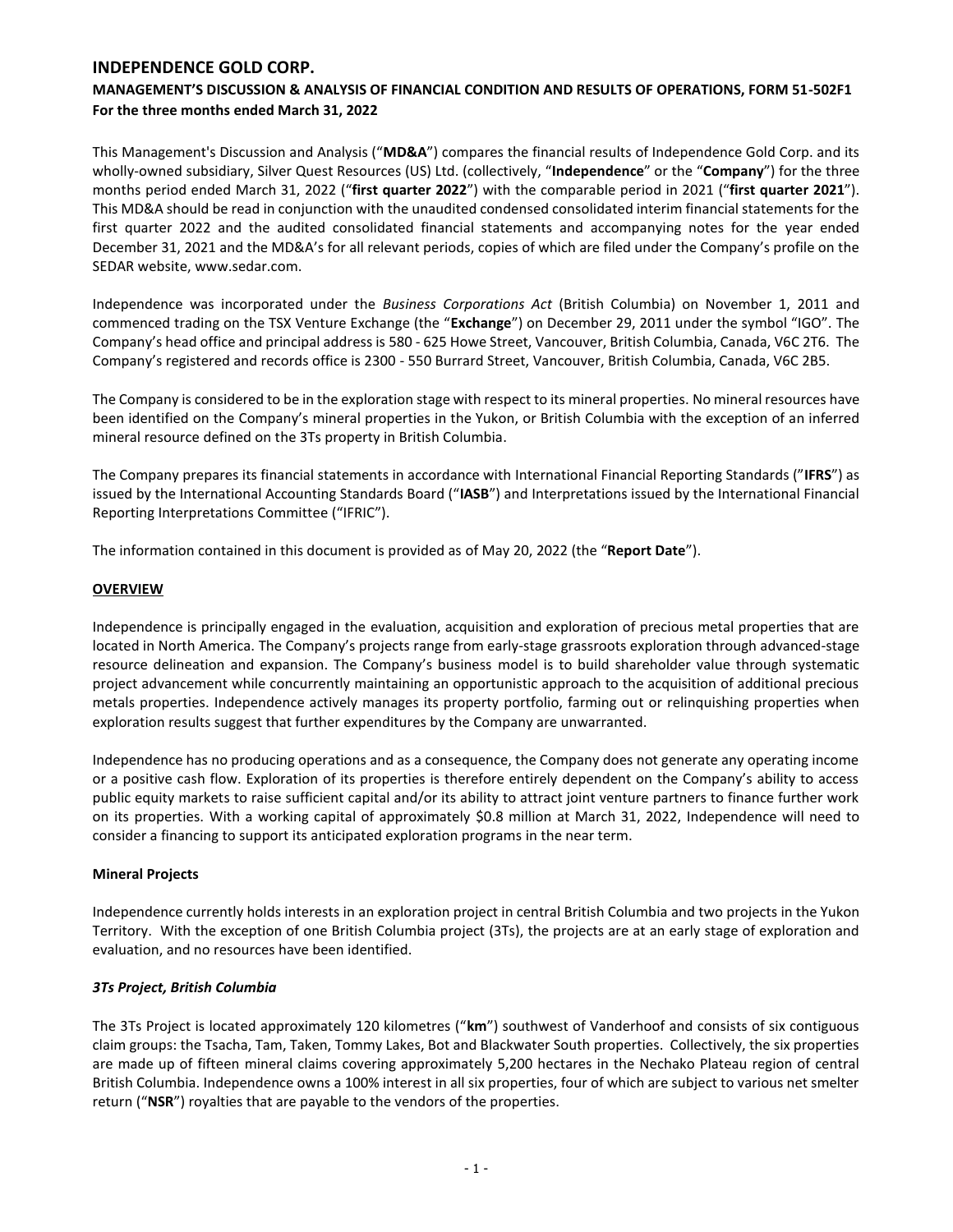# **MANAGEMENT'S DISCUSSION & ANALYSIS OF FINANCIAL CONDITION AND RESULTS OF OPERATIONS, FORM 51-502F1 For the three months ended March 31, 2022**

The 3Ts Project covers an epithermal quartz-carbonate vein system within which more than a dozen individual mineralized veins, ranging up to 900 metres ("**m**") in strike length and up to 25 m in true width, have been identified.

### *Mineral Resource Estimate*

In 2014, the Company updated the mineral resource estimate for the 3Ts Project to incorporate results from the 2012 and 2013 diamond drilling programs on the Ted and Mint veins. The Inferred Resource estimate increased by 12% for the contained ounces of gold and 27% for the contained ounces of silver at a cut-off grade of 1.0 gram per tonne ("**g/t**") gold. This inferred resource is estimated to contain a total of 441,000 ounces of gold and 12,540,000 ounces of silver.

|                                 | Gold             |                   | Gold          | <b>Silver</b> |               |  |  |
|---------------------------------|------------------|-------------------|---------------|---------------|---------------|--|--|
| <b>Cut-off Grade</b><br>(g/t)   | <b>Tonnes</b>    | Grade (g/t)       | <b>Ounces</b> | Grade $(g/t)$ | <b>Ounces</b> |  |  |
|                                 |                  | <b>Tommy Vein</b> |               |               |               |  |  |
| 0.5                             | 1,615,000        | 3.99              | 207,000       | 39.70         | 2,059,000     |  |  |
| 1.0                             | 1,490,000        | 4.25              | 204,000       | 41.90         | 2,009,000     |  |  |
| 1.5                             | 1,371,000        | 4.52              | 199,000       | 44.30         | 1,953,000     |  |  |
| 2.0                             | 1,182,000        | 4.96              | 189,000       | 48.00         | 1,824,000     |  |  |
| <b>Ted Vein</b>                 |                  |                   |               |               |               |  |  |
| 0.5                             | 2,984,000        | 1.62              | 156,000       | 93.5          | 8,974,000     |  |  |
| 1.0                             | 2,942,000        | 1.64              | 155,000       | 94.7          | 8,955,000     |  |  |
| 1.5                             | 2,763,000        | 1.72              | 153,000       | 99.5          | 8,837,000     |  |  |
| 2.0                             | 2,484,000        | 1.83              | 146,000       | 107.45        | 8,575,000     |  |  |
|                                 | <b>Mint Vein</b> |                   |               |               |               |  |  |
| 0.5                             | 1,036,000        | 2.47              | 82,000        | 47.5          | 1,581,000     |  |  |
| 1.0                             | 1,020,000        | 2.51              | 82,000        | 48.0          | 1,576,000     |  |  |
| 1.5                             | 957,000          | 2.63              | 81,000        | 50.4          | 1,552,000     |  |  |
| 2.0                             | 829,000          | 2.94              | 78,000        | 53.0          | 1,411,000     |  |  |
| <b>Total Inferred Resources</b> |                  |                   |               |               |               |  |  |
| 0.5                             | 5,635,000        | 2.46              | 445,000       | 69.6          | 12,614,000    |  |  |
| 1.0                             | 5,452,000        | 2.52              | 441,000       | 71.5          | 12,540,000    |  |  |
| 1.5                             | 5,091,000        | 2.61              | 433,000       | 75.4          | 12,342,000    |  |  |
| 2.0                             | 4,495,000        | 2.86              | 413,000       | 81.7          | 11,810,000    |  |  |

The Inferred Resource Estimate for the 3Ts Project was prepared by Allan Armitage, Ph. D., P. Geo of GeoVector Management Inc. in accordance with NI 43-101. NI 43-101 of the Canadian Securities Administrators – Standards for Disclosure for Mineral Projects – requires that each category of mineral reserves and mineral resources be reported separately. Readers should refer to the Company's continuous disclosure documents available at [www.sedar.com](http://www.sedar.com/) for this detailed information, which is subject to the qualifications and notes therein.

In the fourth quarter of 2016 and the second quarter of 2017, the Company carried out a mobile metal ion ("**MMI**") soil sampling program on the property. The work was centered on the known veins and underexplored areas, intending to determine if this soil sampling method could recognize the locations of the Tommy, Ted and Mint veins. The method proved to be effective with gold, silver, zinc, lead and cadmium all returning elevated results down-ice from the Ted Vein. The follow-up program successfully identified five new target areas for follow-up drilling which could identify new mineralized veins below till cover.

Also, in the fourth quarter of 2016, a desktop study of the three veins comprising the 3Ts resource was completed to better understand the controlling features on mineralization. Within all three veins, a central core occurs where the veins range up to 25 m in true thickness and exhibit a sub-vertical, northerly-directed plunge, as defined by the highest grades within the veins. Within all three veins mineralization is open at depth, as well as along strike to the north. The exploration potential is highlighted by drill hole TS05-108 which tested the northern region of the Tommy Vein and returned 12.6 g/t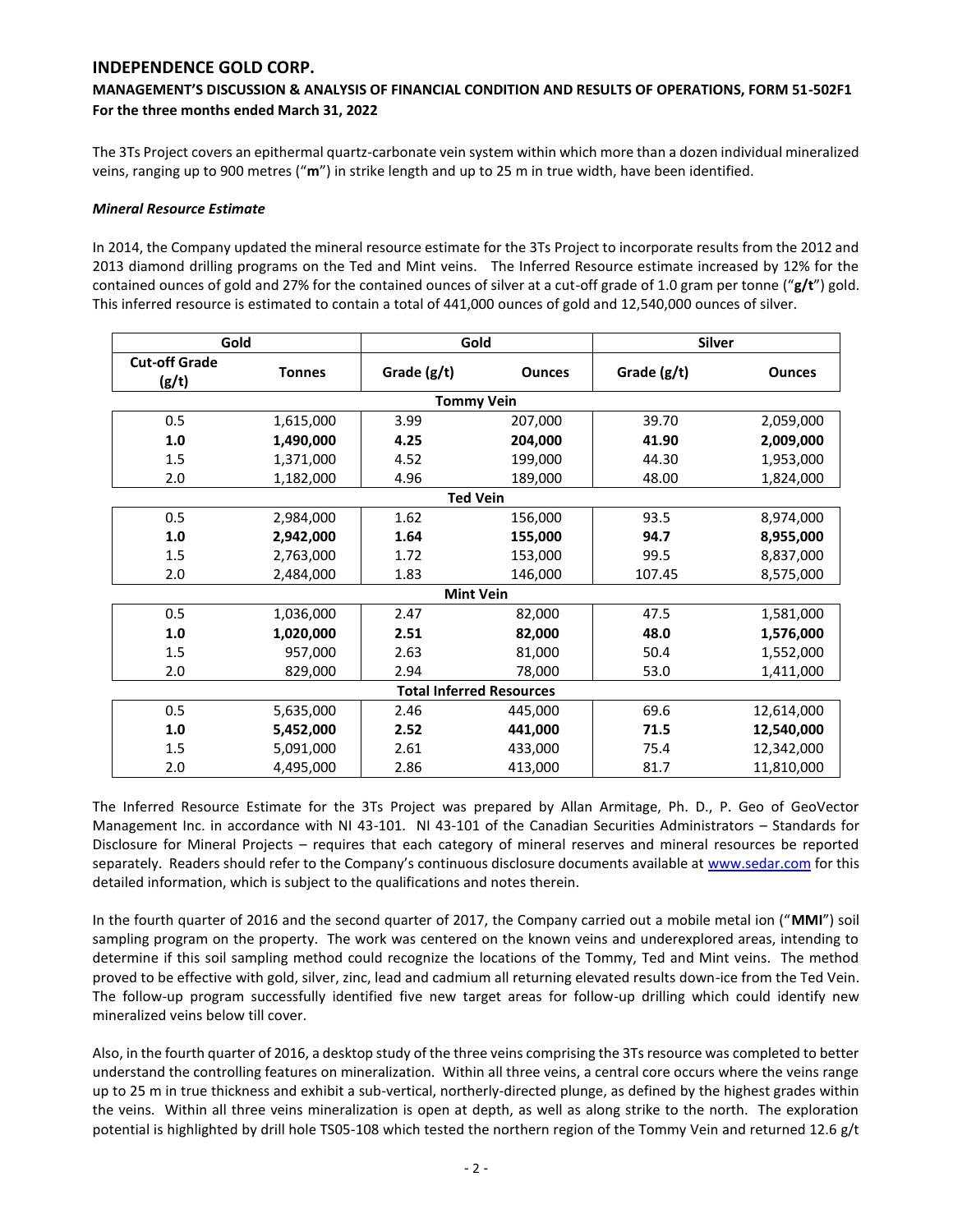# **MANAGEMENT'S DISCUSSION & ANALYSIS OF FINANCIAL CONDITION AND RESULTS OF OPERATIONS, FORM 51-502F1 For the three months ended March 31, 2022**

gold and 66.8 g/t silver over 7.6 m in a subparallel vein located 80 m east of the Tommy Vein. This intercept occurs at a depth of 200 m below surface and is open for expansion in all directions.

In 2019 a desktop review of all historical geological information conducted, which included all of the historical data and resulted in the levelling of multiple datasets. This was used to guide the Company's exploration efforts in 2019, as well as complete a 3D geological modeling of the epithermal vein system. During the summer of 2019, a detailed TerraSpec alteration mapping program was carried out focusing on surface exposures around the known mineralized veins and historical drill core stored on site. Following this, a 286.4 line-km drone based magnetic survey was completed over the central part of the property. The resulting magnetic interpretation and a 3D magnetic inversion model, together with the observed alteration features, highlighted numerous areas of interest for follow-up work and assisted in refining several new drill targets.

Restrictions surrounding Covid-19 had resulted in a later start than anticipated for 2020, but an 11 drillhole program commenced in August 2020. Initial results from the Tommy Vein were released on October 15, 2020 and highlight that the Tommy Vein hosts high-grade gold and silver epithermal mineralization. The best intercept averaged 30.94 grams per tonne ("g/t") gold and 130.0 g/t silver across 3.0 m, within a wider intersection grading 7.97 g/t gold and 37.92 g/t silver over 12.7 m in hole 3T-20-02. This intercept is approximately 40 m along strike from the intercept in hole 95-019 that assayed 8.38 g/t gold and 76.16 g/t silver over 14.3 m. Further results were reported on November 10, 2020, that tested the underexplored Ted-Mint Offset Vein, which occurs in a faulted contact between the Ted Vein and the Mint Veins to the south and north, respectively. The results are highlighted by drillhole 3T-20-10, which intersected the Ted-Mint Offset Vein between 51.0 and 119.6 metres ("m"). This interval averaged 3.63 grams per tonne ("g/t") gold ("Au") and 132.83 g/t silver ("Ag") over 67.6 m.

In the first quarter 2021, the Company announced the results from metallurgical test work completed on mineralized quartz vein material taken from two composite samples collected from the Ted-Mint and Tommy vein systems. This study was initiated to compare results to a previous study that showed recoveries of 97.3% gold and 94.9% silver from a sample of Ted-Mint vein that had a head grade of 2.28 g/t gold and 66.6 g/t silver. In the current study, Composite 1 from the Tommy vein with a head grade of 4.9 g/t gold and 34.3 g/t silver showed recoveries of 93.9% gold and 92.4% silver. Composite 2 from the Ted-Mint offset vein with a head grade of 4.2 g/t gold and 139 g/t silver showed recoveries of 97.9% gold and 95.5% silver. These results confirm those of the previous study. The following table summarizes the results of the 2021 metallurgical test work:

|                               |                   | <b>Composite 1 (Tommy Vein)</b> | <b>Composite 2 (Ted-Mint Offset Vein)</b> |                     |  |  |
|-------------------------------|-------------------|---------------------------------|-------------------------------------------|---------------------|--|--|
|                               | <b>Total Gold</b> | <b>Total Silver</b>             | <b>Total Gold</b>                         | <b>Total Silver</b> |  |  |
|                               | <b>Recovery</b>   | <b>Recovery</b>                 | <b>Recovery</b>                           | <b>Recovery</b>     |  |  |
| <b>Gravity Concentrate</b>    | 1.46 %            | 0.57%                           | 27.6 %                                    | 3.62%               |  |  |
| <b>Floatation Concentrate</b> | 76.0%             | 74.8%                           | 64.1%                                     | 84.8%               |  |  |
| Leach Concentrate             | 16.4 %            | 17.1 %                          | 6.18%                                     | 7.07 %              |  |  |
| <b>TOTAL RECOVERY</b>         | 93.9%             | 92.4%                           | 97.9%                                     | 95.5%               |  |  |

A winter drill program commenced in the first quarter of 2021, with 13 drill holes completed totaling approximately 4,300 metres. A summary of drill results released to date are as follows:

| <b>Drill Hole</b> | <b>Vein</b>     | <b>From</b><br>(m) | To<br>(m) | <b>Drill</b><br>Intercept<br>(m) | Gold<br>(g/t) | <b>Silver</b><br>(g/t) |
|-------------------|-----------------|--------------------|-----------|----------------------------------|---------------|------------------------|
| 3T-21-01          | Ted-Mint Offset | 293.35             | 307.00    | 13.65                            | 5.07          | 258.10                 |
| including         | Vein            | 293.35             | 299.20    | 5.85                             | 8.60          | 577.62                 |
| 3T-21-08          |                 | 239.00             | 276.00    | 37.00                            | 2.45          | 29.36                  |
| including         | Tommy Vein      | 243.00             | 251.30    | 8.30                             | 9.39          | 114.82                 |
| and               |                 | 245.60             | 249.30    | 3.70                             | 20.00         | 34.83                  |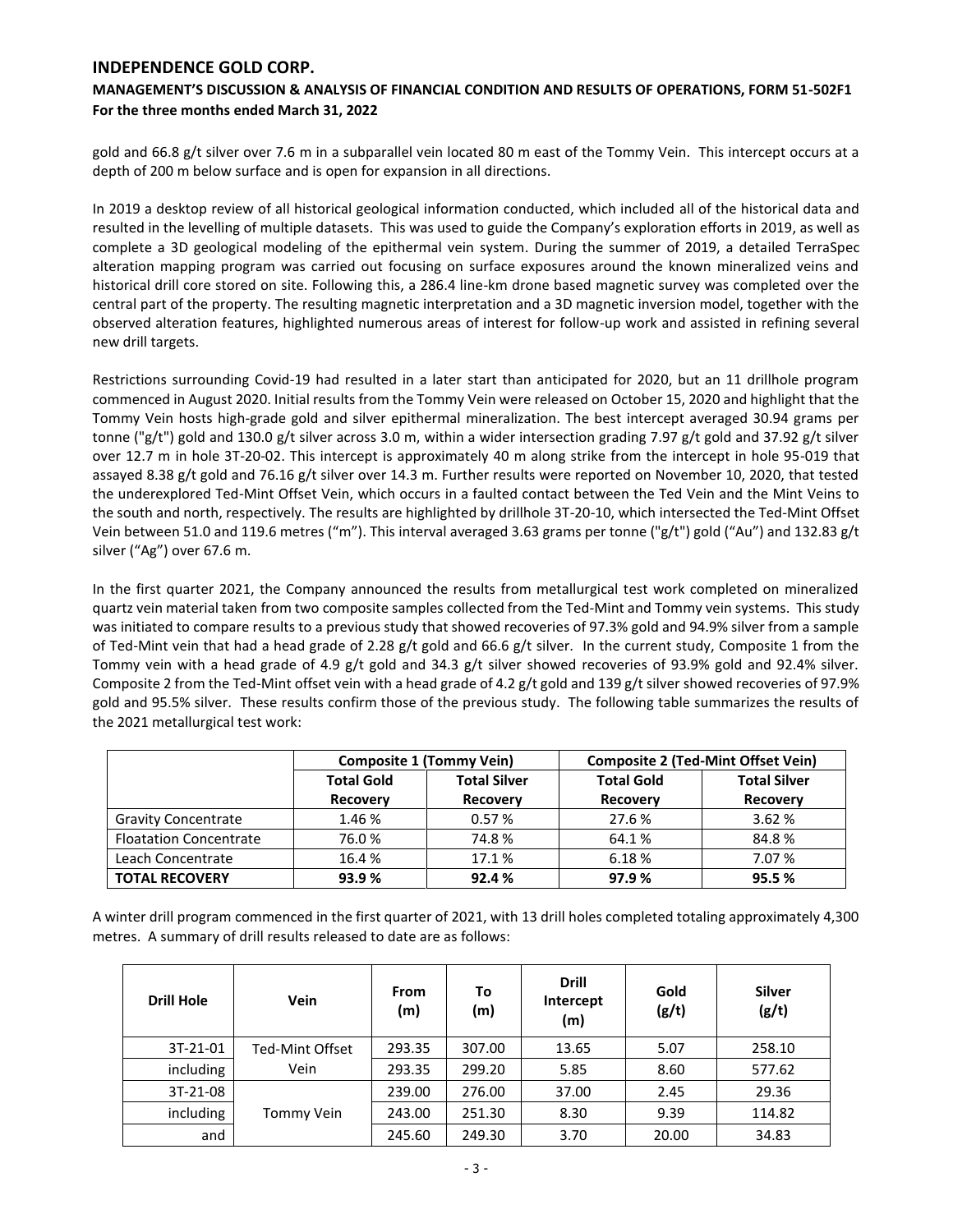**MANAGEMENT'S DISCUSSION & ANALYSIS OF FINANCIAL CONDITION AND RESULTS OF OPERATIONS, FORM 51-502F1 For the three months ended March 31, 2022**

| <b>Drill Hole</b> | Vein              | From<br>(m) | To<br>(m) | <b>Drill</b><br>Intercept<br>(m) | Gold<br>(g/t) | <b>Silver</b><br>(g/t) |
|-------------------|-------------------|-------------|-----------|----------------------------------|---------------|------------------------|
| and               |                   | 245.60      | 247.30    | 1.70                             | 34.83         | 383.06                 |
| 3T-21-10          |                   | 469.75      | 474.55    | 4.80                             | 3.90          | 28.11                  |
| including         |                   | 469.75      | 470.50    | 0.75                             | 6.48          | 30.00                  |
| including         | Tommy Vein        | 473.55      | 474.55    | 1.00                             | 12.01         | 92.00                  |
| 3T-21-10          |                   | 485.00      | 490.00    | 5.00                             | 1.29          | 3.80                   |
| including         |                   | 486.00      | 487.00    | 1.00                             | 3.06          | 10.00                  |
| 3T-21-12          |                   | 68.00       | 88.70     | 20.70                            | 4.53          | 85.85                  |
| including         |                   | 69.00       | 71.00     | 2.00                             | 9.06          | 93.00                  |
| and               | Mint Central Vein | 78.95       | 86.00     | 7.10                             | 7.78          | 130.26                 |
| including         |                   | 78.95       | 79.75     | 0.80                             | 24.27         | 161.00                 |
| including         |                   | 85.00       | 86.00     | 1.00                             | 21.27         | 200.00                 |
| and               | <b>Mint East</b>  | 101.00      | 106.10    | 5.10                             | 1.04          | 18.61                  |
| including         | Vein              | 104.60      | 106.10    | 1.50                             | 2.91          | 31.13                  |
| 3T-21-14          |                   | 60.60       | 96.75     | 36.15                            | 4.48          | 61.64                  |
| including         |                   | 60.60       | 84.25     | 23.65                            | 6.77          | 91.39                  |
| and               | Mint Central Vein | 74.85       | 84.25     | 9.40                             | 16.50         | 222.68                 |
| and               |                   | 79.25       | 84.25     | 5.00                             | 29.13         | 306.20                 |
| and               |                   | 81.75       | 84.25     | 2.50                             | 50.98         | 444.10                 |

Other fieldwork completed in 2021 included:

- **Large-scale soil surveys:** Soil and till sampling was completed across the entire property, either as new grids or infill of existing ones. The results came during Q4 of 2021 and highlighted several gold and / or silver anomalies trending north-south from the core area (i.e. Ted-Mint / Tommy veins), thus generating further greenfield targets for exploration.
- **Deep Geophysical Surveys:** The company employed the services of Dias Geophysics to conduct a deep penetrating IP survey of the core veins and then to the west where several sporadic soil anomalies had been highlighted. The results (received in Q4 2021) revealed a new sub-surface high-chargeability target to the west of existing known veins, with its eastern margin corresponding with the Tommy Vein system. This anomaly could relate to a porphyry or other type of intrusive system that is feeding the epithermal veins. This is a priority target for 2022.
- **LiDAR:** In September 2021, McElhanney flew a LiDAR survey over the entire property. The output included high resolution imagery and digital elevation models. The output of this work assisted in the database review by allowing accurate sighting of historical drill pads and disturbance surveys. LiDAR work is not a critical part of resource evaluations and so puts the Company in good standing for future calculations.

In the first quarter of 2022, the Company commenced a winter drill program where a total of 4,185 metres of drill core was drilled, with the final hole being completed on April  $1<sup>st</sup>$  2022. The drill program consisted of 17 drill holes, with 10 targeting the Ted-Mint system and 5 in the Tommy system. The final two holes were drilled into the chargeability anomaly identified by Dias Consulting in 2021 ("Balrog").

Drilling was targeted to infill areas in anticipation of a new 43-101 resource being calculated in 2022. Additional drilling was also placed around the periphery of the main zones to establish the northerly extents of what would be considered economic mineralization. Veining was encountered in all holes, but results are still pending from the lab. Additional information was collected during logging such as vein textures and depths to help establish where in a generalized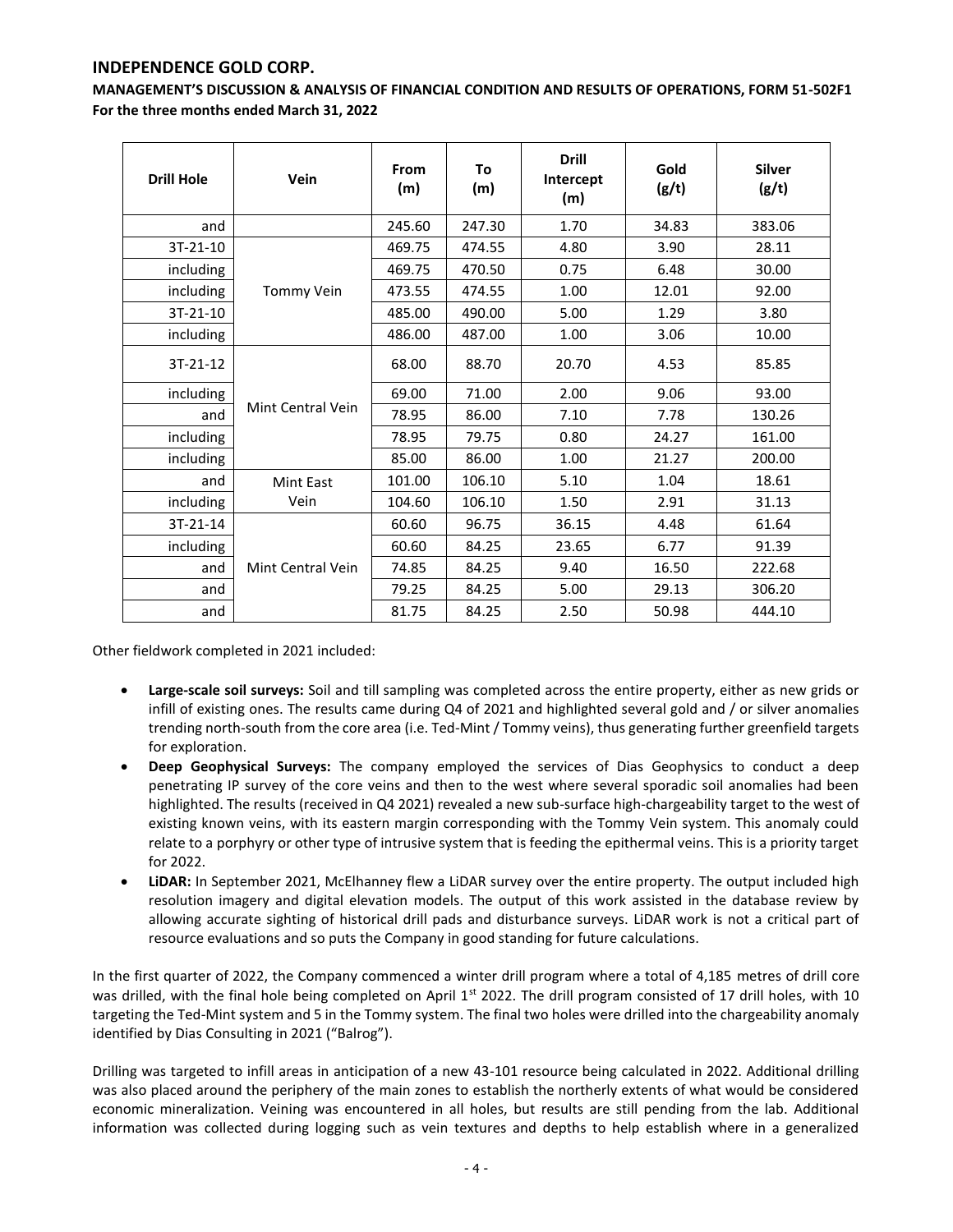# **MANAGEMENT'S DISCUSSION & ANALYSIS OF FINANCIAL CONDITION AND RESULTS OF OPERATIONS, FORM 51-502F1 For the three months ended March 31, 2022**

epithermal model these veins may have formed. Sampling was also considerably expanded to include brecciated zones of country rock around veins to help prove potential lower-grade intercepts over wider areas which could be modelled as a "bulk tonnage, lower grade" open pit scenario for material above the microdiorite sill.

A total of 2,109 core samples have been sent to SGS Labs in Burnaby, B.C. for analysis. All samples have been delivered and are currently being processed, with the first results expected in late May.

### *Merit Property, British Columbia*

During the first quarter of 2019, the Company acquired an option to earn 60% of the Merit property from Almadex Minerals Ltd. The Merit property consists of four mineral claims covering approximately 1,907 hectares and is located in the Spences Bridge Gold Belt, 20 km northwest of Westhaven's Shovelnose Project. The property hosts three anomalous zones identified by gold-arsenic soil geochemistry with coincident geophysical targets. An historical trench across one of these zones returned 7.24 g/t gold over 1.8 m including 14.99 g/t gold over 0.6 m.

Comprehensive mapping of the property took place over several phases in the summer of 2019 with a total of 110 samples collected from vein and country rocks exposed at surface. The best results were found in chalcedonic quartz veins with dark sulphide bands, which have been defined as belonging to a 'low sulphidation epithermal' style deposit. Samples from the property returned grades of up to 9.5 grams per tonne gold and 341 g/t silver and were found at several locations across the property.

Restrictions surrounding Covid-19 had resulted in a later start than anticipated for 2020, but surface exploration commenced in the third quarter of 2020. Exploration at Merit targeted several zones identified during the 2019 field season with the objective of further understanding, delineating and expanding targets. Follow up work in at the Central Zone found additional chalcedonic quartz material approximately 70m northeast of a 2019 high grade sample and returned 7.69 g/t Au and 447 g/t Ag. Additional mapping and structural interpretation indicate that this area is part of the same structure that hosts the Sullivan Ridge veins but has been offset along a northwest to southeast trending fault. Follow up work at the Sullivan Ridge Target in 2020 discovered additional chalcedonic quartz veins that branch off at 10-15 degrees from the main vein. Samples from these veins returned grades of up to 4.35 g/t Au and up to 50 g/t Ag. A 200 metres ("m") by 100m area of branching veins were identified through mapping. Outcrops along a 700m strike length also show potential for similar structures.

On December 31, 2021, the Company wrote off the Merit Property in the amount of \$50,000.

In the first quarter of 2022, the Company gave Almadex Minerals Ltd. notice that it would be ending the JV agreement.

## *Nicoamen Property, British Columbia*

During the first quarter of 2019, the Company acquired an option to earn 60% of the Nicoamen property from Almadex Minerals Ltd. The Nicoamen property consists of nine mineral claims covering approximately 3,332 hectares and is located in the Spences Bridge Gold Belt, 40 km northwest of Westhaven's Shovelnose Project. The property hosts several anomalous zones identified by gold-arsenic soil geochemistry with coincident geophysical targets.

The Nicoamen Property contains several anomalous zones identified by soil geochemical sampling, an Induced Polarization ("IP") geophysical survey and ground geophysics. The Discovery Zone, traced for over 75 m, is a series of narrow, rhythmically banded, chalcedonic quartz veinlets ranging from 1 to 20 centimetres in width, with one vein in excess of 10 m in length. Trench samples returned assays of 0.5 grams/tonne gold over 4.9 m and 3.19 g/t gold over 0.2 m. A composite sample of quartz vein float collected 600 m northwest of the Discovery Zone returned 64.87 g/t Au. Mineralization at the West Zone is associated with a broad area of disseminated pyrite hosted in silicified and brecciated feldspathic rocks. The Canyon and Central Zones are both untested resistivity anomalies with coincident anomalous gold-arsenic soil geochemistry.

On December 31, 2021, the Company wrote off the Nicoamen Property in the amount of \$50,000.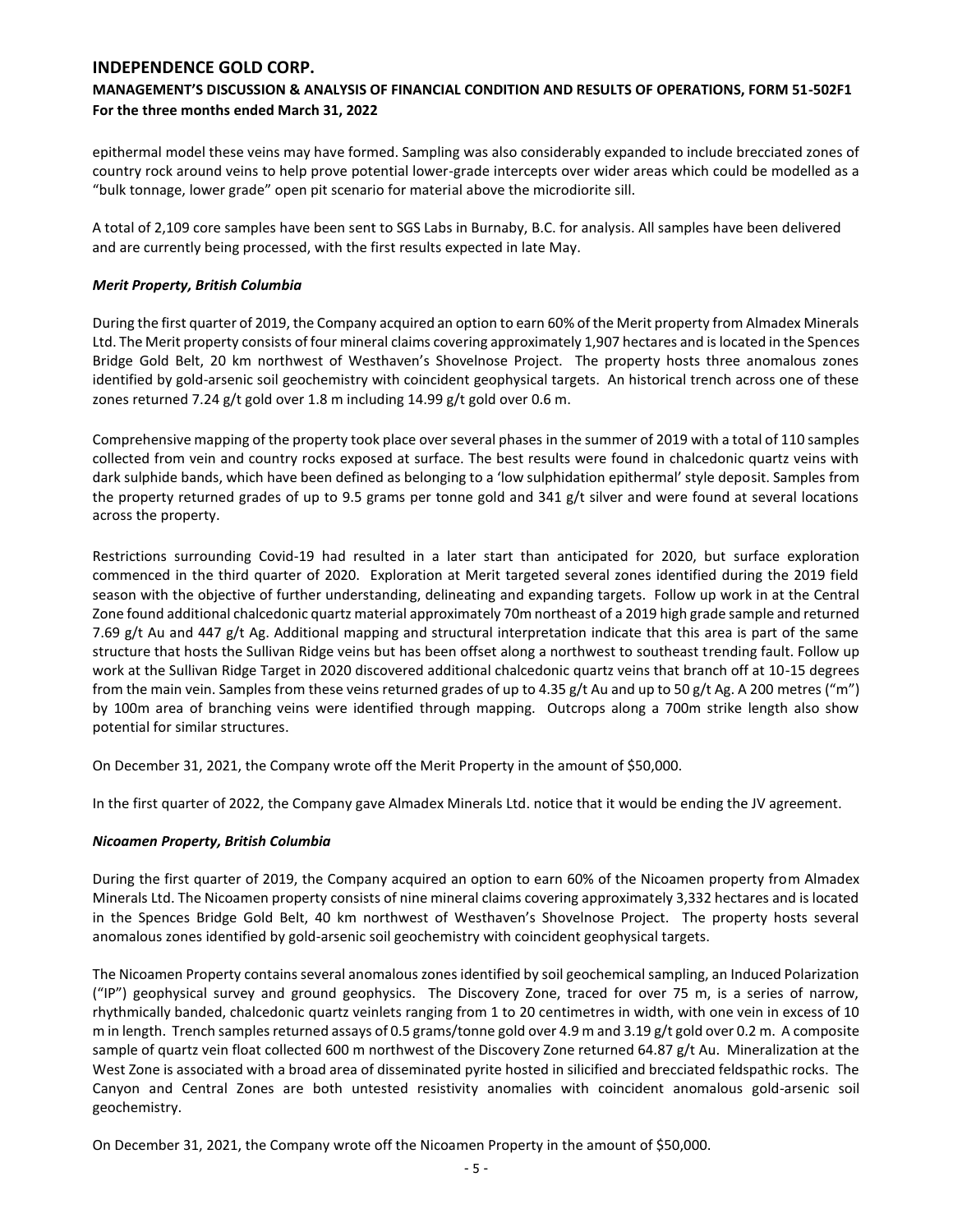## **MANAGEMENT'S DISCUSSION & ANALYSIS OF FINANCIAL CONDITION AND RESULTS OF OPERATIONS, FORM 51-502F1 For the three months ended March 31, 2022**

In the first quarter of 2022, the Company gave Almadex Minerals Ltd. notice that it would be ending the JV agreement.

### *Boulevard Project, Yukon Territory*

The Boulevard Project consists of four contiguous properties (Boulevard, YCS, Solitude and Tiger) totaling 958 quartz mining claims covering approximately 19,960 hectares. The Project is located in the Whitehorse Mining District, 135 km south of Dawson City, Yukon, 35 km south of White Gold Corp's Golden Saddle deposit and contiguous to the Coffee Project owned by Newmont Corporation.

Exploration work by the Company on the Boulevard Project has identified three significant gold-in-soil anomalies (Zones): Sunset/Sunrise Zone (including the Hollywood trend); the Denali Zone (including the Kahiltna trend), and the Runway Zone. The Sunset and Sunrise trends together comprise a continuous northwest trending multi-element soil anomaly that extends over 2,400 m in length. The eastern margin of the Sunrise Zone also defines a northeasterly trend that extends for 1,400 m.

During the 2017 field season, a total of 977.5 m of diamond drilling was completed in nine holes within the Sunrise/Sunset Zone. Drilling focused primarily on the intersection of the Sunrise and Sunset trends. The best result from this program was BV17-58 which intersected 3.10 g/t gold over 1.5 m including 76.2 g/t gold in the coarse fraction of the sample. The elevated gold values in the coarse fraction exhibit what is known as the "nugget effect". This effect was identified for the first time during the 2017 field program and requires further investigation.

In addition, the 2017 program included the collection of 2,400 geochemical soil samples. The Boulevard Project now contains 25 distinct anomalous soil trends.

On December 31, 2021, the Company wrote off the Boulevard Project in the amount of \$6,208,117.

For additional information please visit the Company's website [www.ingold.ca.](http://www.ingold.ca/)

#### **RESULTS OF OPERATIONS**

#### **For the three months ended March 31, 2022 and 2021**

The net loss for the three months ended March 31, 2022, was \$1,170,939 compared to \$852,635 for the prior year's comparative period.

Expenses for three months ended March 31, 2022 amounted to \$1,185,356 (2021 - \$857,402). Exploration expenditures were higher in 2022 compared to 2021 due to a more extensive drill program which commenced earlier in 2022 than in 2021.

#### **Summary of Quarterly Results**

The following table summarizes information derived from the Company's financial statements for each of the eight most recently completed quarters.

| Year:                            | 2022          | 2021          | 2021        | 2021          | 2021          | 2020          | 2020        | 2020          |
|----------------------------------|---------------|---------------|-------------|---------------|---------------|---------------|-------------|---------------|
| <b>Quarter Ended:</b>            | <b>Mar 31</b> | <b>Dec 31</b> | Sep 30      | <b>Jun 30</b> | <b>Mar 31</b> | <b>Dec 31</b> | Sep 30      | <b>Jun 30</b> |
| Net sales or total revenue       | <b>SNII</b>   | <b>SNII</b>   | <b>SNil</b> | <b>SNil</b>   | <b>SNil</b>   | <b>SNil</b>   | <b>SNil</b> | <b>SNil</b>   |
| Net income (loss):               |               |               |             |               |               |               |             |               |
| in total (000s)<br>(i)           | \$(1,171)     | \$(6,703)     | \$ (518)    | \$ (872)      | $$$ (853)     | $$$ (538)     | \$(408)     | $$$ (34)      |
| per share <sup>(1)</sup><br>(ii) | \$(0.01)      | \$(0.10)      | 5(0.01)     | \$(0.00)      | \$(0.00)      | \$(0.01)      | \$(0.01)    | \$(0.00)      |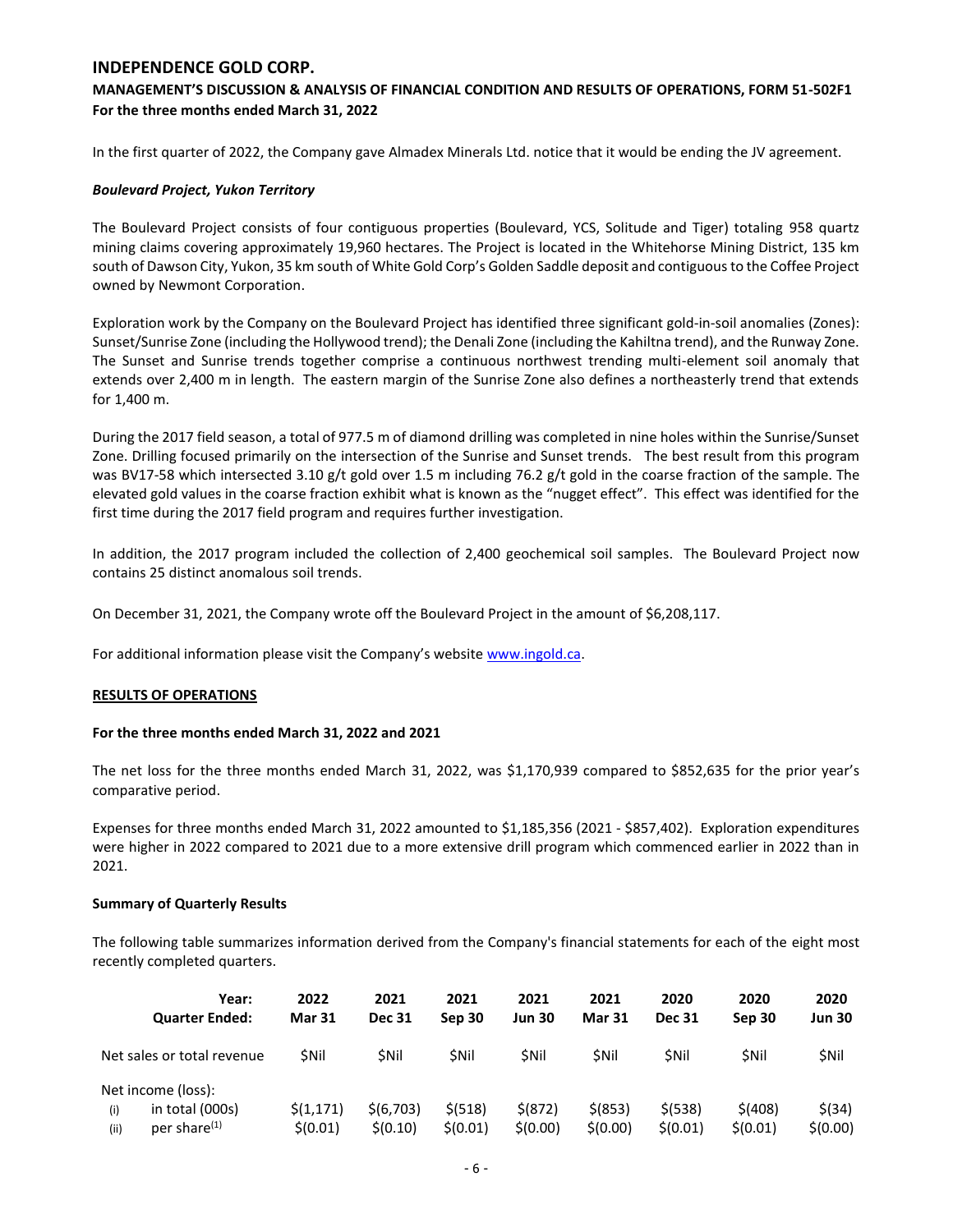**MANAGEMENT'S DISCUSSION & ANALYSIS OF FINANCIAL CONDITION AND RESULTS OF OPERATIONS, FORM 51-502F1 For the three months ended March 31, 2022**

(1) Fully diluted loss per share amounts are not shown as they would be anti-dilutive.

While the information set out in the foregoing table is mandated by *National Instrument 51-102,* it is management's view that the variations in financial results that occur from quarter to quarter are not particularly helpful in analyzing the Company's performance. It is in the nature of the business of junior exploration companies that unless they sell a mineral interest for a sum greater than the costs incurred in acquiring such interest, they have no significant net sales or total revenue.

Significant variances in the Company's reported loss from quarter to quarter most commonly arise from several factors that are difficult to anticipate in advance or to predict from past results. These factors include: (i) level of exploration and project evaluations expenses incurred, (ii) decisions to write off acquisition costs when management concludes there has been an impairment in the carrying value of a mineral property, or the property is abandoned, and (iii) the vesting of incentive stock options, which results in the recording of amounts for share-based compensation expense that can be quite large in relation to other general and administrative expenses incurred in any given quarter.

## **Financing Activities**

During the three months ended March 31,2022, the Company incurred share issuance costs of \$9,682 related to its December 2021 private placement financing and also made \$31,965 in lease payments for its Vancouver office.

During the three months ended March 31,2021, the Company incurred share issuance costs of \$17,338 related to its December 2020 private placement financing and also made \$46,611 in lease payments for its Vancouver office.

## **Investing Activities**

There were no investing activities for the three months ended March 31, 2022.

During the three months ended March 31, 2021, the Company received gross proceeds of \$45,440 (2020 - \$Nil) from the sales of its marketable securities and made a \$40,000 payment for its land use deposit.

## **Off Balance Sheet Arrangements**

The Company does not have any off-balance sheet arrangements.

## **Transactions with Related Parties**

The Company had one wholly-owned subsidiary, Silver Quest Resources (US) Ltd. (incorporated in Nevada), which had no activity in either 2022 or 2021.

## *Key Management Personnel*

Key management personnel include those persons having authority and responsibility for planning, directing, and controlling the activities of the Company as a whole. The Company has determined that key management personnel consists of executive and non-executive members of the Company's Board of Directors and corporate officers, including the Company's Chief Executive Officer and Chief Financial Officer.

The Company entered into the following transactions with related parties and key management personnel during the three months ended March 31, 2022: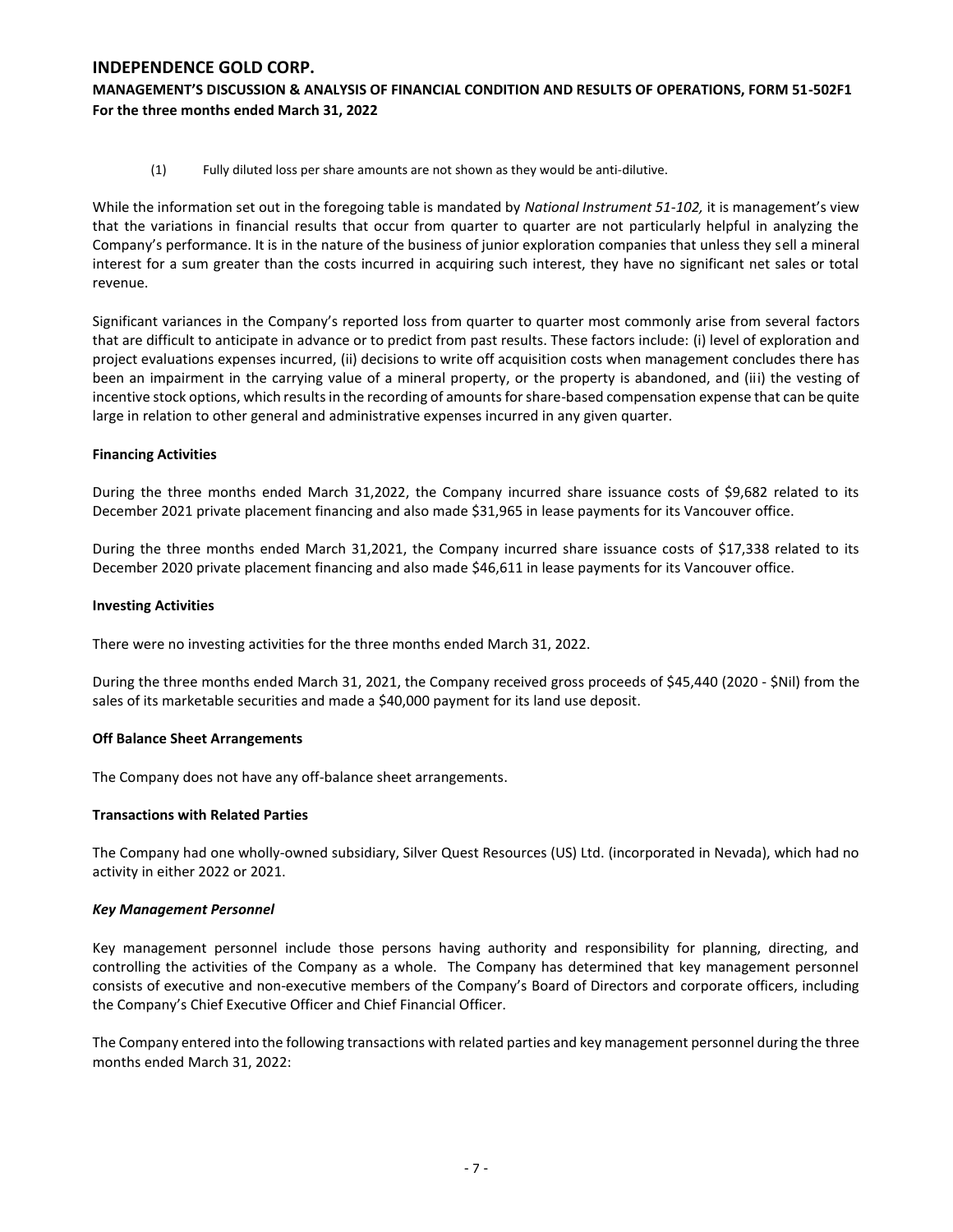## **MANAGEMENT'S DISCUSSION & ANALYSIS OF FINANCIAL CONDITION AND RESULTS OF OPERATIONS, FORM 51-502F1 For the three months ended March 31, 2022**

Paid or accrued the following to Rand Explorations Ltd., a company controlled by Randy Turner, the Chief Executive Officer of the Company:

|                            | 2022   | 2021   |
|----------------------------|--------|--------|
| Management fees            | 42.713 | 35.063 |
| Geological consulting fees | 7.538  | 6.188  |
| Share-based compensation   | 38.480 | $\sim$ |

Paid or accrued the following to Harry Chan, the Chief Financial Officer of the Company:

|                          | 2022     | 2021                     |
|--------------------------|----------|--------------------------|
| Management fees          | 18.000 S | 18.000                   |
| Share-based compensation | 23.088   | $\overline{\phantom{0}}$ |

Paid or accrued the following to non-executive directors of the Company:

|                          | 2022    | 2021   |
|--------------------------|---------|--------|
| Director fees            | 9.750 S | 9.750  |
| Share-based compensation | 115.441 | $\sim$ |

The Company provides geological, office and administrative services to public companies with common directors. During the three months ended March 31, 2022, the Company received or accrued \$11,235 (March 31, 2021 – \$6,975) for rent and \$13,600 (March 31, 2021 - \$8,425) for accounting, investor relations and consulting services.

Included in receivables at March 31, 2022 is \$55,390 (December 31, 2021 - \$53,186) due from companies with directors and/or officers in common. Included in accounts payable and accrued liabilities at March 31, 2022 is \$11,967 (December 31, 2021 - \$13,960) due to directors and companies with directors and/or officers in common.

## **LIQUIDITY AND CAPITAL RESOURCES**

Independence has no operations that generate cash flows and the Company's future financial success will depend on the discovery of one or more economic mineral deposits. This process can take many years, can consume significant resources and is largely based on factors that are beyond the control of the Company's management.

For the foreseeable future, Independence will rely upon its ability to raise financing through the sale of equity. This is dependent on positive investor sentiment, which in turn is influenced by a positive climate for precious metal exploration generally, a company's track record and the experience and calibre of a company's management.

There is no assurance that Independence will be able to access equity funding at the times and in the amounts required to fund the Company's activities. The outlook for the world economy remains uncertain and vulnerable to various events that could adversely affect the Company's ability to raise additional funds going forward.

#### **Cash and Financial Condition**

The Company's working capital was approximately \$0.8 million at March 31, 2022, which is sufficient to cover anticipated operating costs and expenditures on the exploration programs on its properties for the near term. The Company will evaluate offers of financing to enable the Company to maintain a strong balance sheet while continuing to fund exploration projects that are generating positive results.

Independence has no other debt, does not have any unused lines of credit or other arrangement in place to borrow funds, and has no off-sheet balance arrangement. The Company has no current plans to use additional debt financing and does not use hedges or other financial derivatives.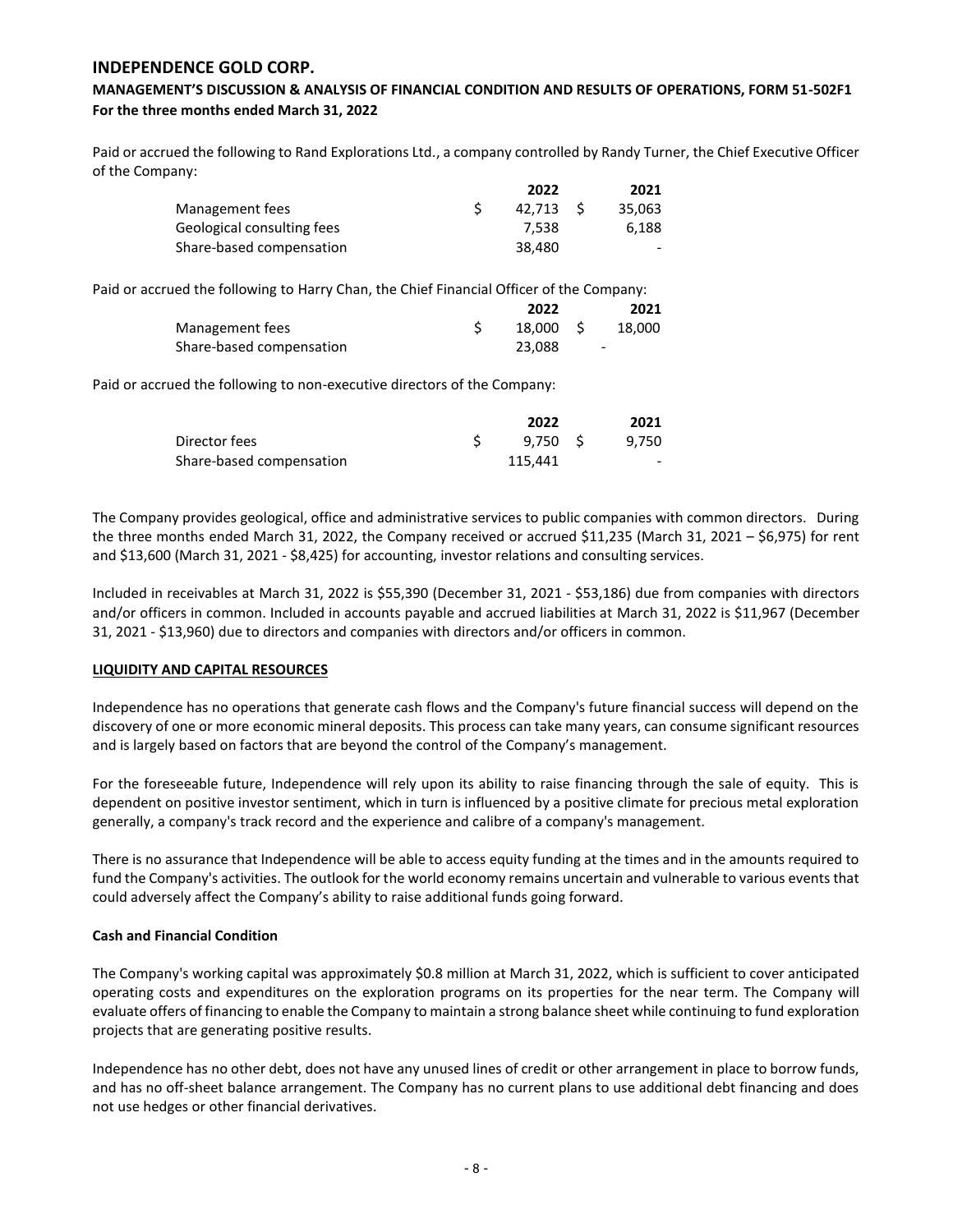## **MANAGEMENT'S DISCUSSION & ANALYSIS OF FINANCIAL CONDITION AND RESULTS OF OPERATIONS, FORM 51-502F1 For the three months ended March 31, 2022**

### **Financial Instruments**

The Company's financial instruments currently consist of cash and cash equivalents, investments, receivables, exploration advances and land-use deposits, and accounts payable and accrued liabilities. The fair value of cash and cash equivalents and investments are measured based on Level 1 of the fair value hierarchy. The fair value of receivables, exploration advances and land-use deposits and accounts payable and accrued liabilities approximate their book values because of the short-term nature of these instruments. Moreover, it is management's opinion that the Company is not exposed to significant interest, currency or credit risks arising from these financial instruments.

### **OUTSTANDING SECURITIES DATA**

On the Report Date, the Company had the following securities outstanding:

| <b>Common Shares</b> | 103,781,821 |
|----------------------|-------------|
| Warrants             | 18,101,285  |
| Options              | 6,850,000   |
| <b>Fully Diluted</b> | 128,733,106 |

### **OUTLOOK**

The Company continues to evaluate and discuss with other parties' potential gold and silver projects for possible acquisition, potential transactions and corporate opportunities to add to its current portfolio of properties. In addition, the company is reviewing the results from past projects to determine how best to advance and explore its properties. The Company has identified an inferred resource on the 3Ts Project on the Nechako Plateau in British Columbia, which is the focus for the company in 2022.

## **FORWARD-LOOKING INFORMATION**

Certain of the statements made and information contained herein is "forward-looking information" within the meaning of the British Columbia Securities Act. This includes statements concerning the Company's plans at its mineral properties, which involve known and unknown risks, uncertainties and other factors which may cause the actual results, performance or achievements of the Company, or industry results, to be materially different from any future results, performance or achievements expressed or implied by such forward-looking information. Forward-looking information is subject to a variety of risks and uncertainties which could cause actual events or results to differ from those reflected in the forwardlooking information, including, without limitation, the ability of the Company to continue to be able to access the capital markets for the funding necessary to acquire and maintain exploration properties and to carry out its desired exploration programs; competition within the minerals industry to acquire properties of merit, and competition from other companies possessing greater technical and financial resources; difficulties in executing exploration programs on the Company's proposed schedules and within its cost estimates, whether due to weather conditions in the areas where it operates, increasingly stringent environmental regulations and other permitting restrictions, or other factors related to exploring of its properties, such as the availability of essential supplies and services; factors beyond the capacity of the Company to anticipate and control, such as the marketability of mineral products produced from the Company's properties, government regulations relating to health, safety and the environment, and the scale and scope of royalties and taxes on production; the availability of experienced contractors and professional staff to perform work in a competitive environment and the resulting adverse impact on costs and performance and other risks and uncertainties, including those described in each management's discussion and analysis of financial condition and results of operations. In addition, forward-looking information is based on various assumptions including, without limitation, assumptions associated with exploration results and costs and the availability of materials and skilled labour. Should one or more of these risks and uncertainties materialize, or should underlying assumptions prove incorrect, actual results may vary materially from those described in forward-looking statements. Accordingly, readers are advised not to place undue reliance on forward-looking